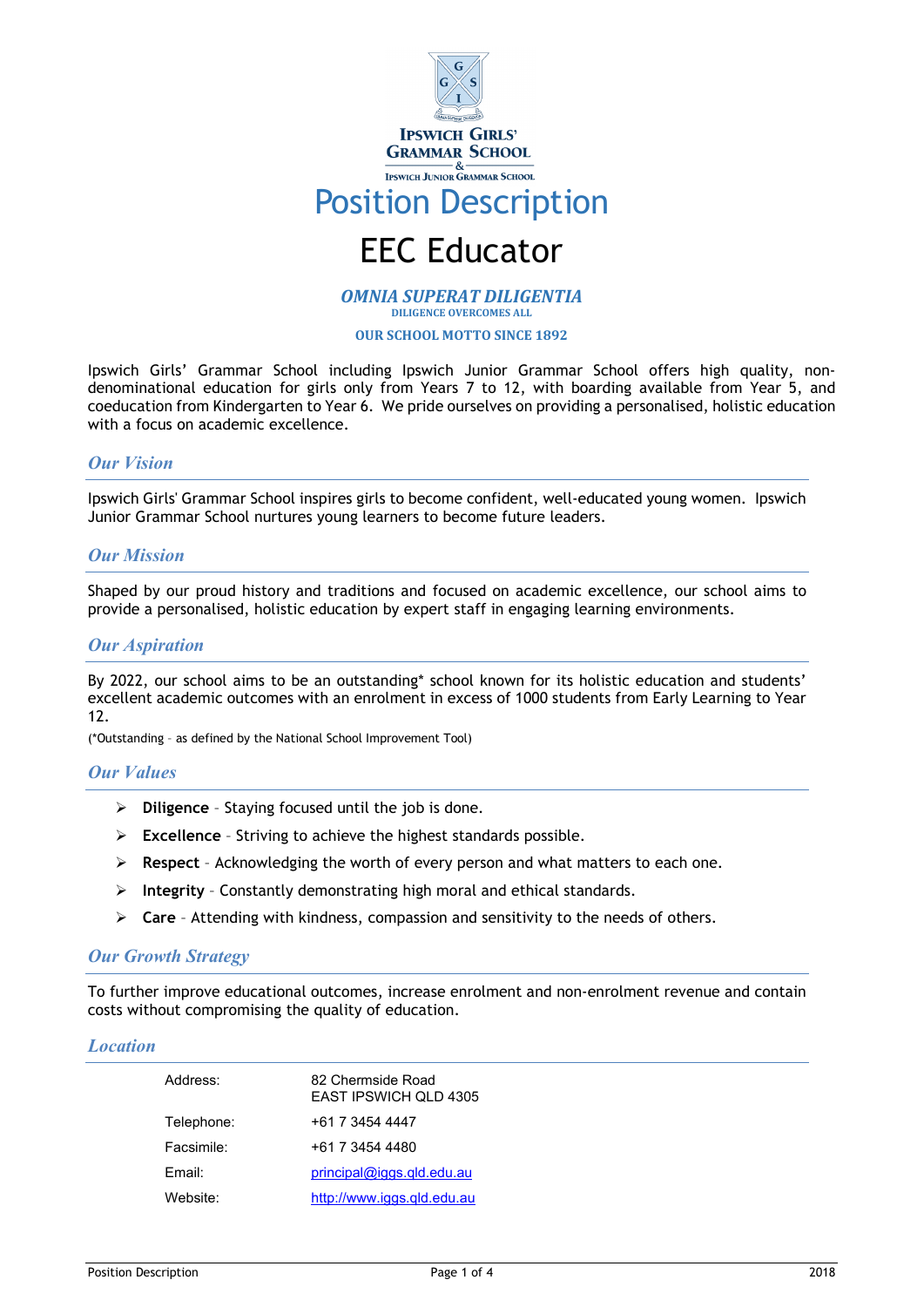| THE ROLE               |                                                                                                                                              |
|------------------------|----------------------------------------------------------------------------------------------------------------------------------------------|
| <b>Position Title:</b> | <b>EEC Educator</b>                                                                                                                          |
| Department:            | <b>Early Education Centre</b>                                                                                                                |
| Reports to:            | Director of Early Education Centre, Head of Junior<br>School                                                                                 |
| Location:              | <b>Early Education Centre</b>                                                                                                                |
| <b>Classification:</b> | Assistant Child Care Worker - Qualified<br>Ipswich Girls Grammar School Including Ipswich Junior<br>Grammar School Enterprise Agreement 2021 |
| Hours:                 | Casual                                                                                                                                       |

# *Your Opportunity*

As an Early Education Centre Educator you will:

- Assist in the delivery of the EEC curriculum in a coeducational learning environment to an early years class (Early Years Learning Framework)
- Assist in the operation of the Before and After Centre Care program.

Under the direction and supervision of the Director of the EEC, the EEC Educator will assist with:

- Developing and improving all aspects the Early Education Centre
- Implementing and promoting Ipswich Junior Grammar School aims within the Early Years
- Managing the daily operation of the EEC
- Maintaining a positive Junior School campus climate
- Continuing the development of the Early Years curriculum and a positive learning environment
- Ensuring the individual learning styles and needs of students are met through the curriculum, classroom practice and learning support
- Ensuring that the students of the Junior School understand and follow the established behavioural guidelines
- Implementing procedures and programs which focus on pastoral support of the students and staff.

As the EEC Educator you will:

- Maintain the standard of excellence required by the School's reputation and uphold the philosophy of the School
- Promote the interests of Ipswich Girls' Grammar School including Ipswich Junior Grammar School in the school and wider communities
- Attend staff development and training programmes when and if appropriate
- Comply with work health and safety responsibilities detailed in the safety management system and comply with the School's Staff Code of Conduct.

# *Typical Duties/Skills*

Duties would include, but not be limited to, some or all of the following:

- Assist in the implementation of the early childhood program under supervision and implement daily routine
- Ensure the health and safety of the children in their care and give each child individual child attention and comfort as required
- Work in accordance with the licensing requirement of the Education and Care Services National Law (Qld) Act 2011
- Understand and work according to the Centre or service's policy
- Perform general duties associated with the operation of the Centre, including but not limited to all aspects of food preparation, service and cleaning/maintenance of all areas of the Centre (internal and external).
- Co-ordinate and direct activities of unqualified workers engaged in the implementation of programs and activities in group settings
- Liaise with parents and pass on information to teachers
- Ensure a safe environment is provided for the children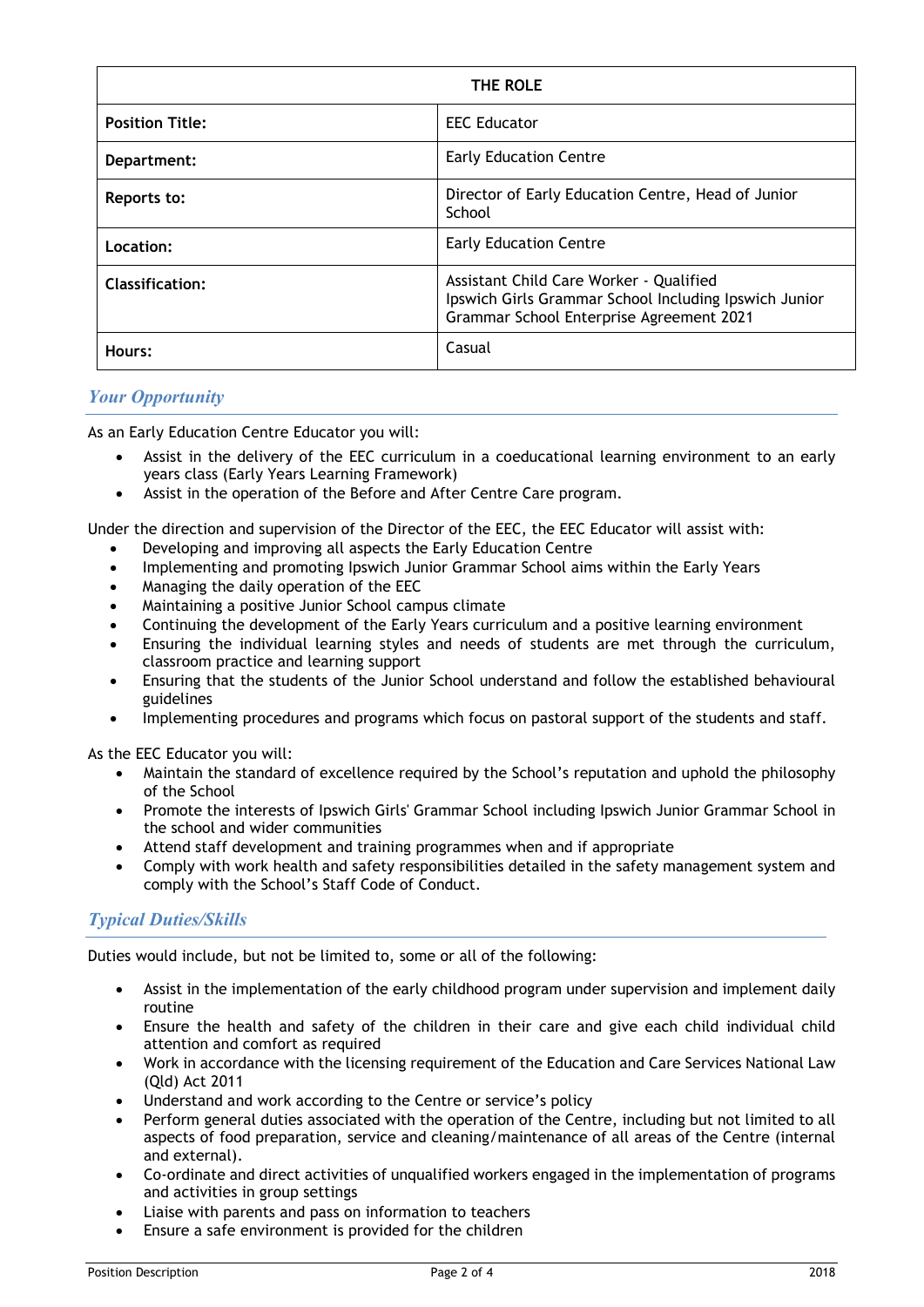- Ensure that records are maintained and are up to date concerning each child in their care
- Assist in the development, implementation and evaluation of daily routines
- Ensure the centre or service's policies are adhered to

#### *Your Role*

- Ensure state regulations, accreditation standards and the goals of the EEC are adhered to at all times
- Be responsible for the safety of children at all times
- Provide assistance through the preparation of resources for all activities and cleaning of areas at the completion of activities
- Maintaining and cleaning resources as required
- Monitoring, evaluating and reporting on student progress
- Liaise with parents and pass on information to teachers
- Maintaining accurate records of student attendance, progress and reporting anecdotally and photo evidence to the teacher from observations made about children's progress
- Fostering a supportive classroom climate which enhances student growth and confidence
- Attendance at parent-teacher, staff and department meetings and other scheduled meetings as required
- Assisting in the operation, management and program delivery of Before and After Centre Care

# *Occupational Health and Safety*

All staff members employed at the School will be required to:

- Demonstrate in daily activities a commitment to health and safety in the workplace by always performing tasks in the safest possible manner – safe for the individual, co-worker and students
- Ensure at all times that you work in compliance with all laws, acts, regulations and policies outlined in all policies, manuals and handbooks, as updated from time to time
- Report all hazards and incidents that the individual is party to, or observes, in the correct manner
- When required or directed by the School, participate in any health and safety training.

# *Competency Required*

- Be the holder of, or obtain, a Working with Children Suitability Card (Blue Card)
- Experience and knowledge in Early Childhood Education with knowledge of Early Education regulations and legislation
- Good organisational skills with the ability to promote an environment of dynamic, active and challenging learning
- Ability to assist in the implementation of current work programs in the classroom and willingness to participate in the review and improvement of current programs
- Ability to develop effective working relationships and rapport with students and staff as well as developing confidence and self-esteem in students and to act as a role model in presentation, action and communication
- Ability to use a wide range of strategies to cater for diverse student learning needs and to effectively monitor student progress
- Ability to work collaboratively with colleagues and to communicate effectively with students, parents and all school personnel
- Willingness to participate in professional development activities and co-curricular activities of the school
- Willingness and ability to use technology for clerical tasks and communication

# *Formal Qualifications*

• Holds a one (1) year full-time or two (2) years part-time Certificate III or Diploma qualification in the early childhood area (or its equivalent) from an accredited tertiary institution.

# *Selection Criteria*

Within the context of the duties described above, the ideal applicant will be someone who has:

- 1. The ability to work as part of a dynamic team of educators and childcare professionals
- 2. Knowledge of child development, current childcare practices, and early childhood pedagogy
- 3. Effective communication and interpersonal skills
- 4. The ability to relate well to children and parents